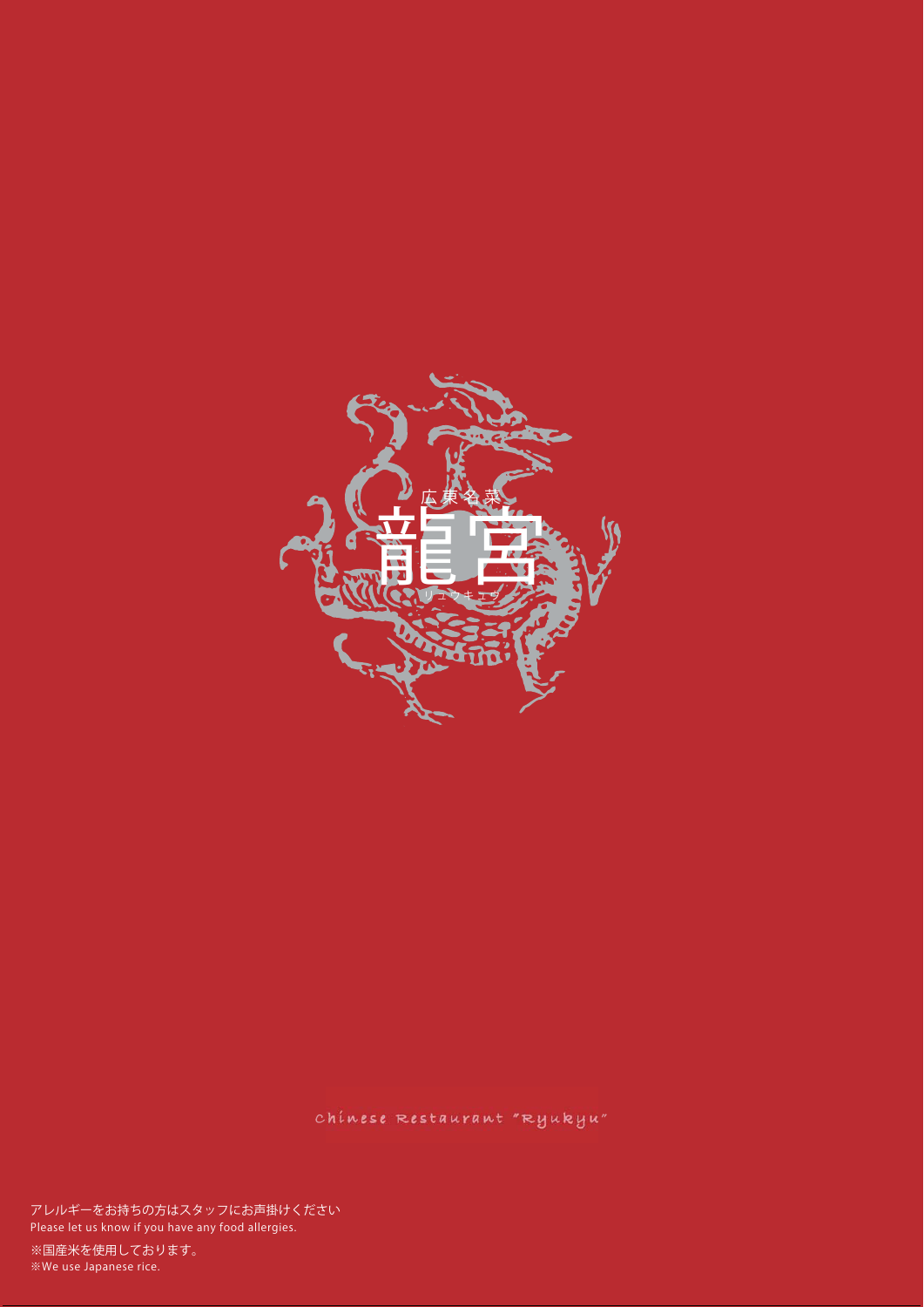Lunch set menu 점심 세트 메뉴



# 餃子 セット<br>担々麺/パクチー入り)又はチャーシュー麺 | 手作りアグー焼き餃子(ハーフ) | 半炒飯 | デザート ¥2,000 餃子セット

탕탕면 또는 차슈 국수,수제 군만두(하프),반 볶음밥,디저트 Gyoza Set ( Dandan noodles or Noodols with sliced pork,Homemade pork "Agu" dumplings(half),Dandan noodles,Half frid rice, Dessert )

## 麻婆豆腐 | 酢豚 | 本日のスープ | 白飯 | デザート 麻婆セット

마파 두부,탕수육,오늘의 스프,백반,디저트 Mabo tofu Set ( Mabo tofu,Sweet and sour pork Today's soup, Rice, Dessert )

### 牛肉五目オイスターソース | 本日の飲茶 | 蟹肉入り玉子焼き | 本日のスープ | 白飯 | デザート 牛肉セット

쇠고기 오목 굴 소스볶음,새우 만두,슈마,게 들어가 계란말이,오늘의 스프,백반,디저트 Beef Set ( Stir-fried beef and vegetables in oyster sauce, Today's yamucha,Fried egg with crab, Today's soup, Rice, Dessert )

回鍋肉セット 回鍋肉 | 担々麺(パクチースり)又はチャーシュー麵 | 白飯 | デザート Hoikoro Set ( Twice cooked pork, Noodols with sliced pork,Today's soup, Rice, Dessert )

회 과육, 차슈 국수, 백반, 디저트



깐새우 만두, 슈마,스프링 롤, 새우 튀김, 닭고기 튀김, 오늘의 스프, 반 볶음밥, 디저트 Yamucha Set (Today's yamucha, Xiaolongbao, Spring roll,Shrimp tempura,Deep-fried chicken, Today's soup) ( Chimaki, Dessert )

세트 메뉴는 밥, 스프가 무제한 입니다. 직원에게 말씀해주세요. ※セットメニューは、ライス、スープのおかわりが自由になっております。スタッフにお声がけください。 The set menu is free for rice and soup. Please speak to the staff.

※上記料金に、消費税及びサービス料を含みます。 This prices include consumption tax and service charge. Image is for illustration purposes.

※写真はイメージです

¥2,000

¥2,000

2,000 ¥

¥ 2,000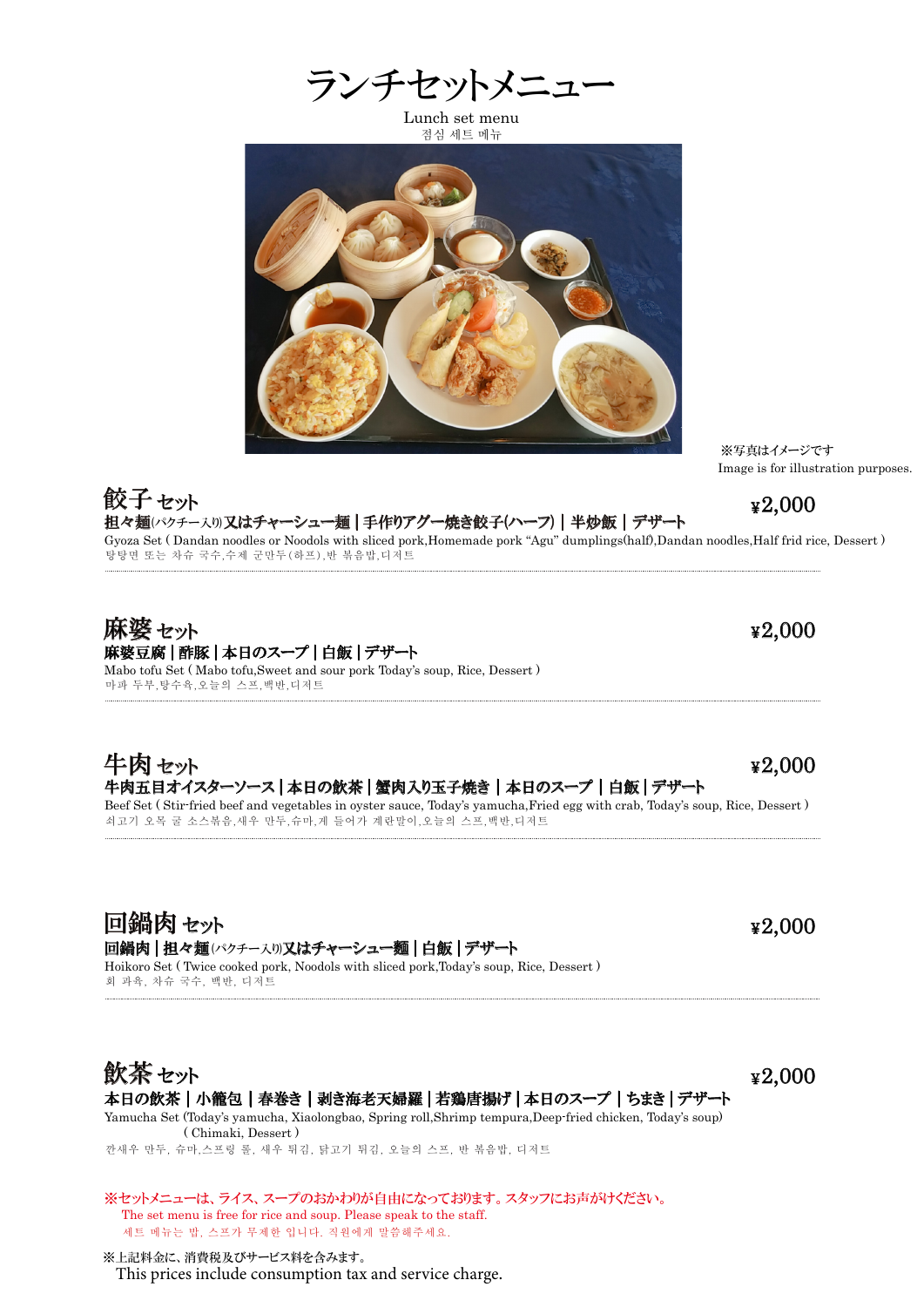

※ランチ飯類はスープが付いております。 Rice (Lunch) is served with soup. / 라이스 (점심)는 스프와 함께 제공됩니다.

五目チャーハン **\*1,300** 

오목 볶음밥 Fried rice with five ingredients

牛挽肉レタスチャーハン インファイル インファイル きょくしょう きょくしゅう きょくしゅう きょくしゅう しょくしゅう きょくしゅう

소고기 양상추 볶음밥 Fried rice with minced beef and lettuce

※上記料金に、消費税及びサービス料10%を含みます。 This prices include consumption tax and service charge.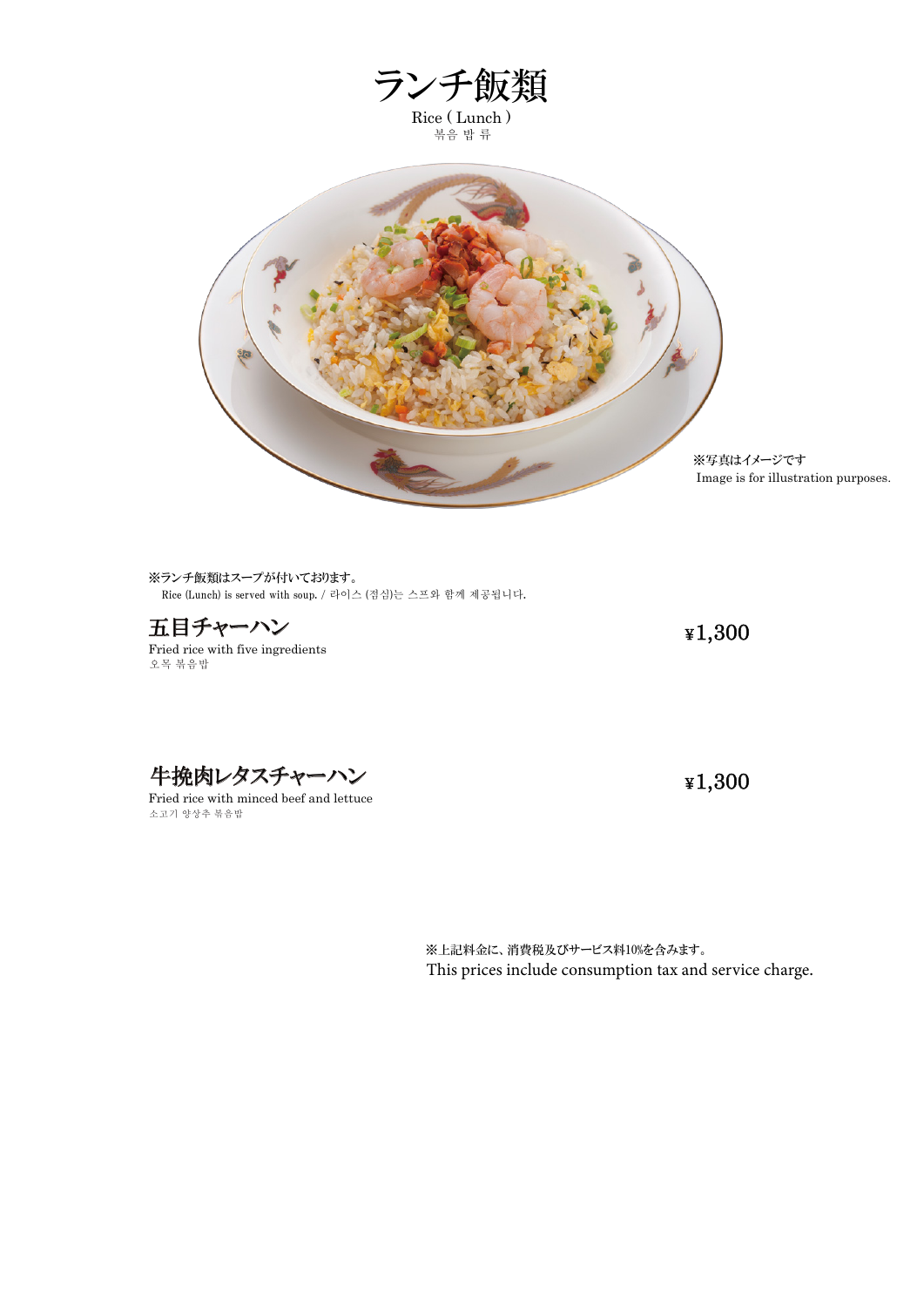

### プラス\300で半チャーハンセットもご注文いただけます。

¥ 300 을 추가하시면 반 볶음밥 세트도 주문하실 수 있습니다. You can also order half fried rice set at plus ¥ 300.

 $\lambda$ 

 $\boldsymbol{\delta}$ 

| 担々麺 (パクチー入り)<br>Dandan noodles<br>탄탄면                     | $*1,300$ |
|-----------------------------------------------------------|----------|
| 台湾ラーメン (パクチー入り)<br>Taiwanese style ramen noodles<br>타이완라면 | 41,300   |
| 長崎ちゃんぽん<br>Nagasaki Chanpon noodles<br>나가사키 짬뽕            | $*1,300$ |
| 野菜味噌ラーメン<br>Vegetable miso ramen noodles<br>야채 미소라면       | $*1,300$ |
| チャーシュー麺<br>Noodles with sliced pork<br>차슈라면               | $*1,300$ |
| 五目ラーメン<br>Noodles with five ingredients<br>오목라면           | 41,300   |
| 冷麺<br>Cold noodles<br>냉면                                  | $*1,300$ |
| 五目焼きそば<br>Fried noodles with five ingredients<br>오목 볶음소바  | ¥1,300   |

You can choose a variety of ramen noodles. / 라면의 익힘 정도를 선택하실 수 있습니다. ※ラーメン各種辛味入りもお選びいただけます。

> ※上記料金に、消費税及びサービス料10%を含みます。 This prices include consumption tax and service charge.